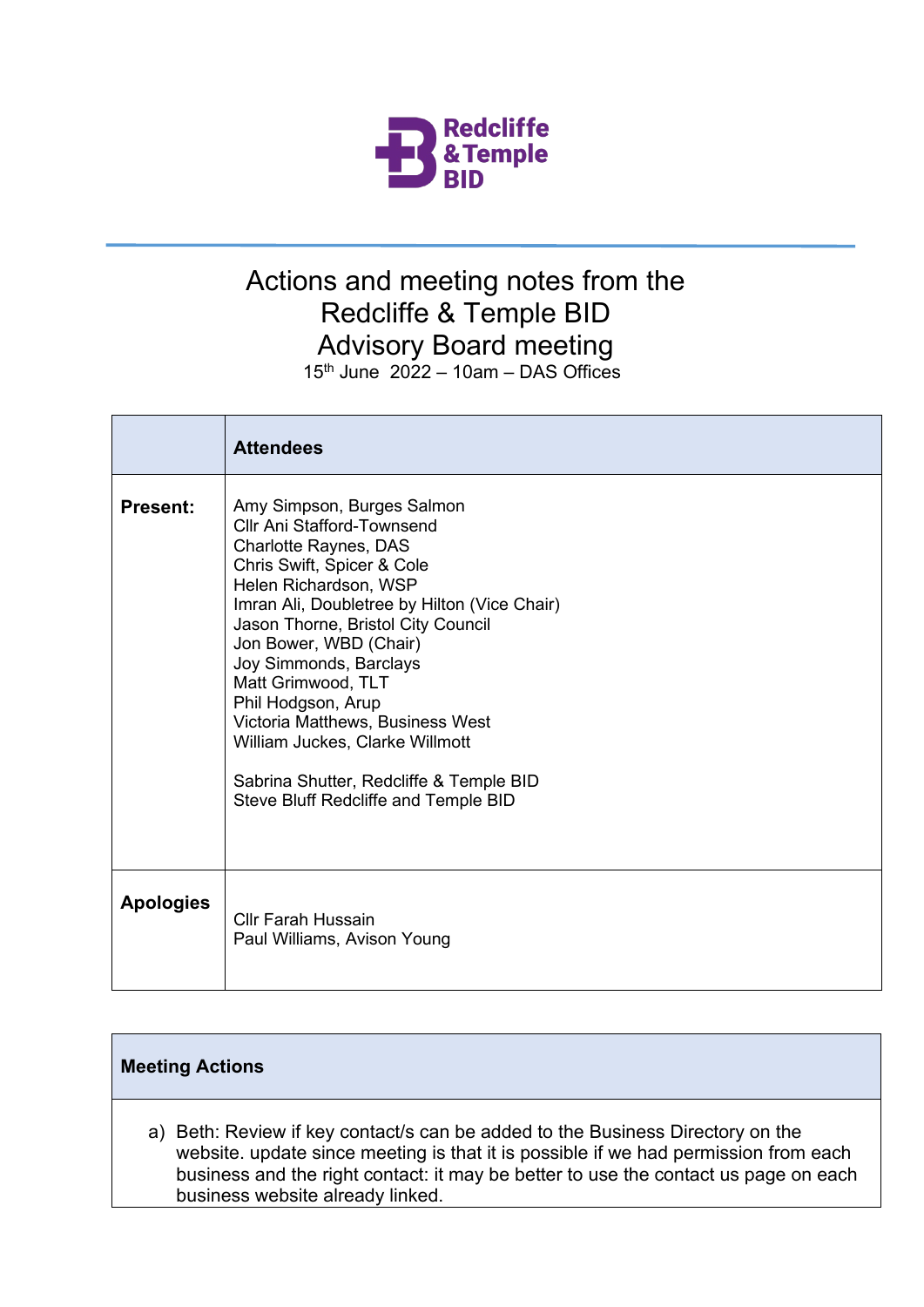- b) Steve Brief Ani and Joy on gift card promotion and business sign up so they can support with onboarding.
- c) Steve Follow up with Joy on contact for What's on Bristol to promote Gift Card
- d) Steve /Advisory Board Review opportunities for corporate incentives in the office sector to use the new gift card and within businesses in house office hospitality facilities.
- e) Steve Review costs/model and other BID models/lessons learnt of Podcast as £3- £4K per episode is too expensive: Winchester, Manchester, Hereford BIDs and British BIDs have podcasts.
- f) Tom/Advisory Board Tree planting is a priority for BCC. Funding is available need landowners and stakeholders to come forward via Tom and offer space to review if suitable.
- g) Steve– Building managers network meeting 30/6 at Bocabar to include Tree request and VAWG update on safer spaces. Please feel free to pass on this date to anyone you feel would benefit from attending and ask them to contact Sabrina.
- h) Tom Invite Joy to GI working group in July.
- i) Steve Update on Movement and Spend Q2 analysis at next meeting, include where Bristol residents are spending and where visitors are spending by post code
- j) Advisory Board Please support the event at Burges Salmon on  $7<sup>th</sup>$  July Bristol [Heat Networks Insights & Net Zero Ambitions Tickets, Thu 7 Jul 2022 at 17:00](https://www.eventbrite.co.uk/e/bristol-heat-networks-insights-net-zero-ambitions-tickets-360297448367)  **[Eventbrite](https://www.eventbrite.co.uk/e/bristol-heat-networks-insights-net-zero-ambitions-tickets-360297448367)**
- k) Sabrina Review opportunity for self defence classes for men and non-binary groups as well as Women and take TAP point to  $7<sup>th</sup>$  July event

| <b>Meeting Notes</b> |                                                                                                                          |  |  |
|----------------------|--------------------------------------------------------------------------------------------------------------------------|--|--|
|                      | Welcome, introductions and apologies                                                                                     |  |  |
|                      | All were welcomed and thanked by Jon Bower and the Advisory Board<br>1.1<br>had headshot photo's for the website update. |  |  |
|                      | Apologies were noted and are recorded above.<br>1.2                                                                      |  |  |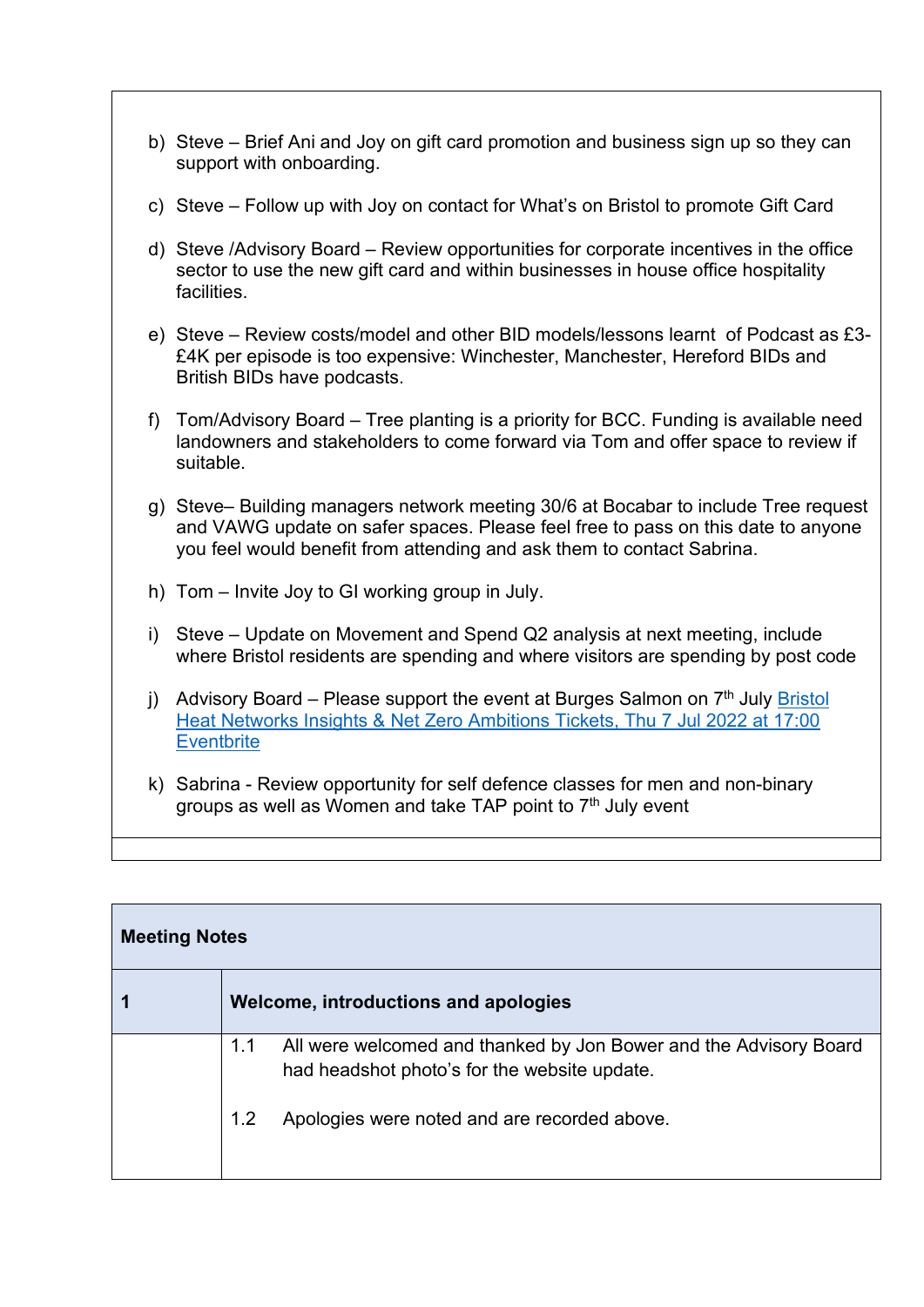|              | The Board noted the Q2 BID Performance Report would be issued in<br>1.3<br>July.                                                                                                                                                                                                                                                                                                |
|--------------|---------------------------------------------------------------------------------------------------------------------------------------------------------------------------------------------------------------------------------------------------------------------------------------------------------------------------------------------------------------------------------|
| $\mathbf{2}$ | <b>Project update since March 2022</b>                                                                                                                                                                                                                                                                                                                                          |
|              | 2.1 Steve confirmed that the Business Directory work was well on track with<br>website links, maps and logo's being added for all businesses. We will<br>investigate if key contacts can be added.                                                                                                                                                                              |
|              | 2.2 Steve updated on the launch of the Love Bristol Gift Card on 20 <sup>th</sup> June<br>and outlined the business sign up to date, press interest and corporate<br>incentive opportunity. The Board were asked to review if their own<br>corporate incentive schemes could include the card and if their in house<br>hospitality facilities could be encouraged to accept it. |
|              | 2.3 Steve will brief Joy and Ani on the Gift Card sign up process so that they<br>can both support on onboarding more businesses.                                                                                                                                                                                                                                               |
|              | 2.4 Steve updated on the BID's digital performance which is continuing to<br>attract more followers and subscribers with the newsletter reaching over<br>830 subscribers and social channels excluding Facebook (new) all have<br>around 600 followers                                                                                                                          |
|              | 2.5 Steve updated on the positive reaction and next steps on the BID's Green<br>Infrastructure report. Tom is setting up working groups to move forward on<br>the action plan. Ani outlined the need for more trees is a priority for BCC<br>and they are actively seeing city wide locations.                                                                                  |
|              | 2.6 Steve updated on the BID's CIL applications and that we would find out<br>which projects would move to the next stage by the end of July. Ani<br>offered to support with connections to Melissa Mean from the Redcliffe<br>Neighbourhood Forum to discuss Portwall Lane and Green space                                                                                     |
|              | 2.7 No responses yet received from Homes England or the TQ Management<br>Company on the public realm concept ideas for Rivergate. Paul Williams<br>has chased.                                                                                                                                                                                                                  |
|              | 2.8 Steve updated on the VAWG summit in May and safer spaces project<br>which is currently being considered by A&S police so the city can have a<br>joined up approach                                                                                                                                                                                                          |
|              | 2.9 Steve updated on the Q1 movement and insights data from 02 and Visa<br>showing Bristol is lagging other core cities in terms of spend recovery. A<br>more detailed set of data will be provided post Q2 in July                                                                                                                                                             |
|              | 2.10<br>Sabrina updated the group on the very successful lunchtime<br>activity events and the plans to keep these going and will consider new<br>opportunities                                                                                                                                                                                                                  |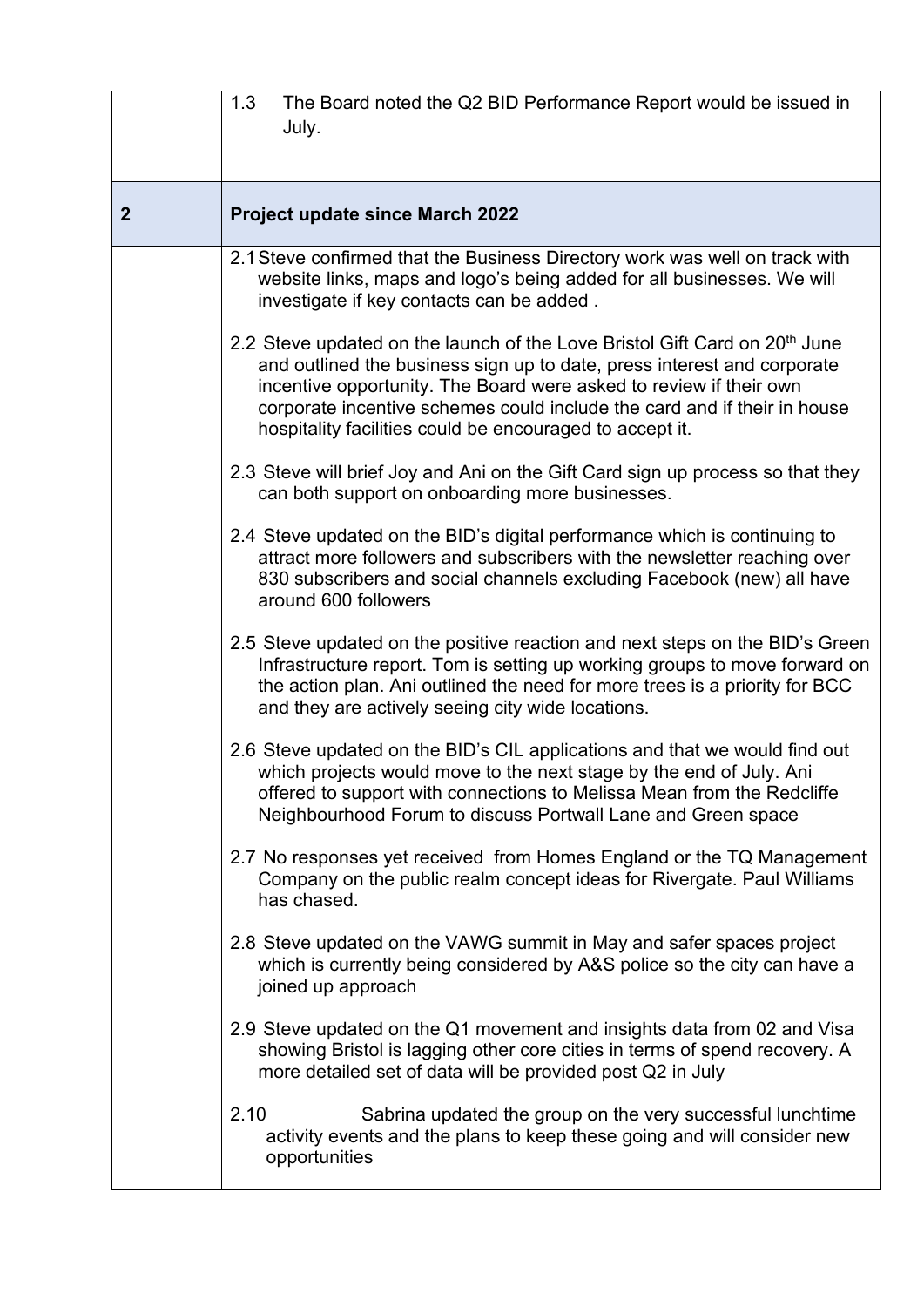| 2.11<br>Sabrina updated on TAP for Bristol and the success of the<br>current scheme £3300 in R&T since launch and over £60K across the city<br>raised to date.<br>2.12<br>Steve provided an update on the BID's bring your own<br>lunchbox campaign and confirmed TQ market will operate on Tuesdays<br>from 21 June and that this scheme will extend to Finzels Reach on 29 <sup>th</sup><br>June                                                                                                                                                                                                                                                                                                                                                                                                                                                                                                                                                                                                                                                                                           |
|----------------------------------------------------------------------------------------------------------------------------------------------------------------------------------------------------------------------------------------------------------------------------------------------------------------------------------------------------------------------------------------------------------------------------------------------------------------------------------------------------------------------------------------------------------------------------------------------------------------------------------------------------------------------------------------------------------------------------------------------------------------------------------------------------------------------------------------------------------------------------------------------------------------------------------------------------------------------------------------------------------------------------------------------------------------------------------------------|
| <b>Planned Projects</b>                                                                                                                                                                                                                                                                                                                                                                                                                                                                                                                                                                                                                                                                                                                                                                                                                                                                                                                                                                                                                                                                      |
| 3.1<br><b>Podcast proposal</b><br>Steve played the proof-of-concept BID podcast (created by DBS<br>Pro a levy paying business with a music and sound institute) and<br>outlined the thinking behind the benefits to Redcliffe and Temple<br>levy payers and community.<br>The Board overall had some challenges on the £3-4 K per<br>$\bullet$<br>episode costs as they wanted to ensure maximum value and<br>wanted more detail on other BIDs lessons learnt, costs and<br>listener demographics on podcasts.<br>This will all be reviewed, and an update provided before moving<br>$\bullet$<br>this project forward.<br><b>Cargo Bikes and E-Bikes</b><br>3.2<br>Working on a proposal for BCC & WECA for funding to deliver a<br>project to accelerate use of Cargo Bikes. Meeting with BCC and<br><b>WECA</b> in August.<br>Proposed project would replicate the successful 'Bikes for<br>Business' project delivered by Team London Bridge BID working<br>with consultant MP Smarter Travel. This project engaged 222<br>businesses with 52 businesses switching to Cargo Bike in some |
| form.<br>Jon advised the Board that following conversations with the Big<br>Issue e-bike operators a business discount offer is being<br>developed. Steve will update on this when confirmed.                                                                                                                                                                                                                                                                                                                                                                                                                                                                                                                                                                                                                                                                                                                                                                                                                                                                                                |
| <b>Plot 3 Temple Quay planning proposals</b><br>3.3                                                                                                                                                                                                                                                                                                                                                                                                                                                                                                                                                                                                                                                                                                                                                                                                                                                                                                                                                                                                                                          |
| 3 separate buildings comprising of a 232 room hotel (to be<br>operated by Dalata Maldron), a 168 room apart-hotel (to be<br>operated by Room 2) and c.80 BTR units (to be operated by<br>ABRDN)<br>The developers are seeking support from The BID at planning<br>$\bullet$<br>application stage. (Due to submit June 2022)                                                                                                                                                                                                                                                                                                                                                                                                                                                                                                                                                                                                                                                                                                                                                                  |
|                                                                                                                                                                                                                                                                                                                                                                                                                                                                                                                                                                                                                                                                                                                                                                                                                                                                                                                                                                                                                                                                                              |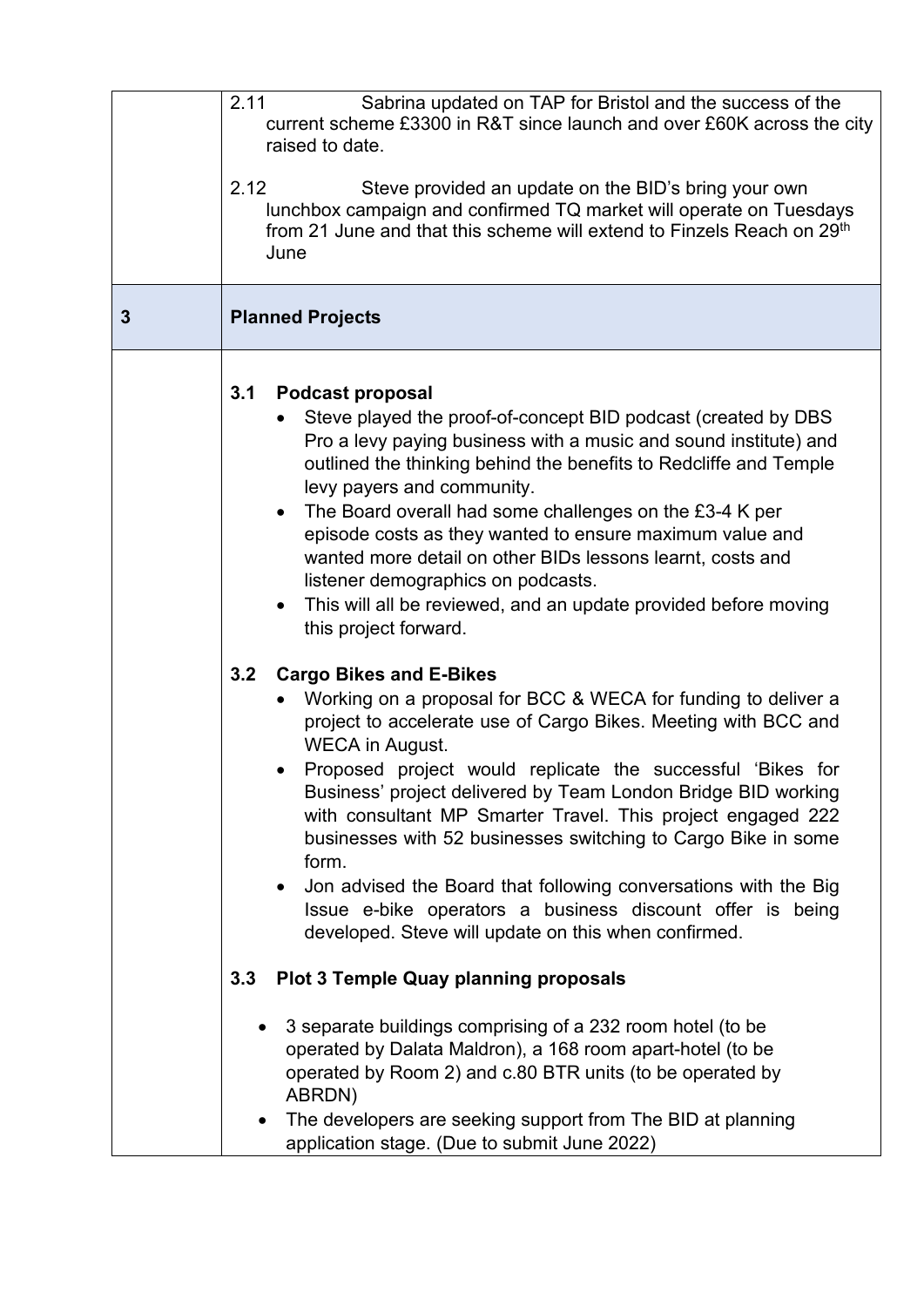|   | Wednesday 12th October at WBD offices at 10am                                                                                                                                                                                                                                                                                                                                                                                                                                                                                                                                                                                       |
|---|-------------------------------------------------------------------------------------------------------------------------------------------------------------------------------------------------------------------------------------------------------------------------------------------------------------------------------------------------------------------------------------------------------------------------------------------------------------------------------------------------------------------------------------------------------------------------------------------------------------------------------------|
| 6 | <b>Next meeting</b>                                                                                                                                                                                                                                                                                                                                                                                                                                                                                                                                                                                                                 |
|   | 5.1 Imran thanked the BID team for the delivery of projects and congratulated<br>on a great 12 months of delivery.<br>5.2 Jason updated the Board on the wide range of events in the city funded by<br>BCC grant money to encourage footfall.                                                                                                                                                                                                                                                                                                                                                                                       |
| 5 | <b>AOB</b>                                                                                                                                                                                                                                                                                                                                                                                                                                                                                                                                                                                                                          |
|   | Levy collection rate for BID year 1 at 87% and BID year 2 is at 73.2%.<br>$\bullet$<br>Across the 2 years circa £250K is owed.<br>$\bullet$<br>The assumed collection rate for budgeting is 85% and BCC are<br>$\bullet$<br>confident of reaching this level.<br>Formal collection notices will go out in July following reminders in June.<br>4.2 BID Budget<br>The BID budget was shared on screen and is on track with budgeted<br>spend on the 5 themes of the business plan and is forecasting a carry<br>forward of circa £38K into BID year 3, subject to the collection rate<br>increasing in line with the forecasted 85%. |
|   | <b>4.1 Levy Collection</b>                                                                                                                                                                                                                                                                                                                                                                                                                                                                                                                                                                                                          |
| 4 | <b>BID Finance</b>                                                                                                                                                                                                                                                                                                                                                                                                                                                                                                                                                                                                                  |
|   | 100 places available and the Board are invited.                                                                                                                                                                                                                                                                                                                                                                                                                                                                                                                                                                                     |
|   | spaces, Love Bristol Gift Card.<br>The Heat Networks and Net Zero Ambition networking event will<br>be held at Burges Salmon on 7 <sup>th</sup> July in conjunction with the BPAA.                                                                                                                                                                                                                                                                                                                                                                                                                                                  |
|   | 3.4<br><b>Building Managers Networking and Heat Networks Events</b><br>Sabrina updated on the event on 30 <sup>th</sup> June at Bocabar and we will<br>$\bullet$<br>take the opportunity to promote the BCC tree request, safer                                                                                                                                                                                                                                                                                                                                                                                                     |
|   | Consider outdoor gym equipment and games in the public realm<br>space                                                                                                                                                                                                                                                                                                                                                                                                                                                                                                                                                               |
|   | We have asked for S106 monies to be considered for<br>improvements to Rope Walk to Temple Bridge cycle/pedestrian<br>route and Temple Gardens                                                                                                                                                                                                                                                                                                                                                                                                                                                                                       |